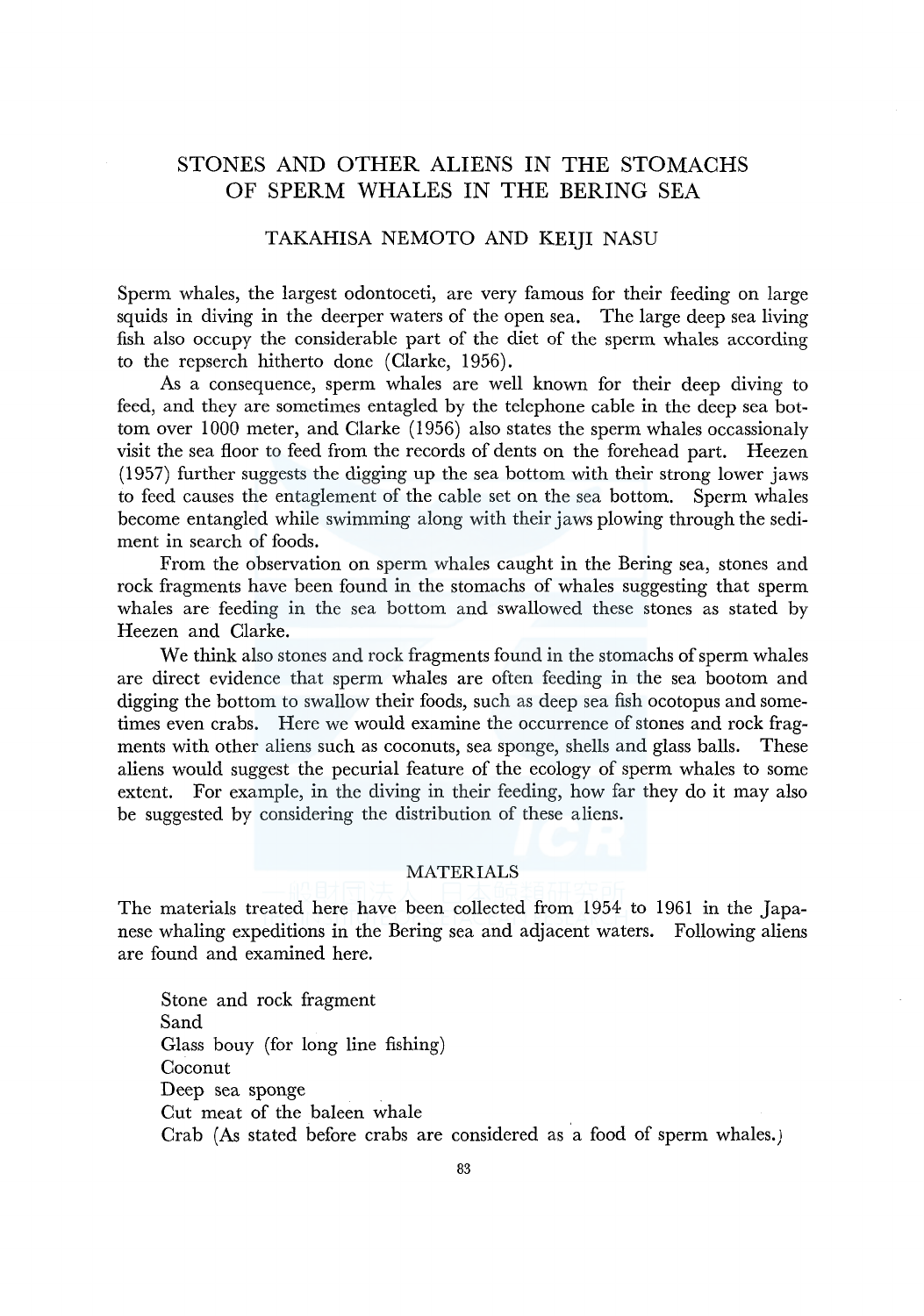#### Shell of bivalves

Stones and other samples are mostly collected from the first stomachs of sperm whales but some stones are also found in the second stomach.

# *Stones and rock fragments*

It is sometimes observed that stones and gravels are found in the stomachs of gray and little-piked whales (Andrews, 1954; Jonsgard, 1951). These cases suggest that those baleen whales sometimes seek their food in the bottom strata in their feeding. On the other hand, sperm whales are deeper divers and they apparantly seek their foods in the deep sea bottom as suggested by Heezen (1957). Sperm whales must have dug the sea bottom or chased the bottom living animals such as crabs and rays and angler fish as considered by Heezen, because considerable many stones and sand are found in the stomachs of sperm whales caught in the Bering sea. The positions where stones and sand are found in the stomachs of sperm whales are illustrated in Fig. 1. As shown in Fig. 1 the positions ditribute along Aleutian



Fig. 1. Distribution of stones and sand found in stomachs of sperm whales caught in the Bering sea.

archipelago and Alaskan continental shelf. We should think the position may have the relation to the distribution of food fish and crabs, which distribute along the shelf waters more abundantly. Although sperm whales have been caught in the waters of Bowers Bank and the center part of the Bering sea, no sperm whale with stones in the stomachs has been caught in the said waters. Considerable many sperm whales have been caught in the deeper waters of the Bering sea, but sperm whales with stones have not been caught in the center waters.

Many sperm whales with one stone in stomachs of whales but some 40 and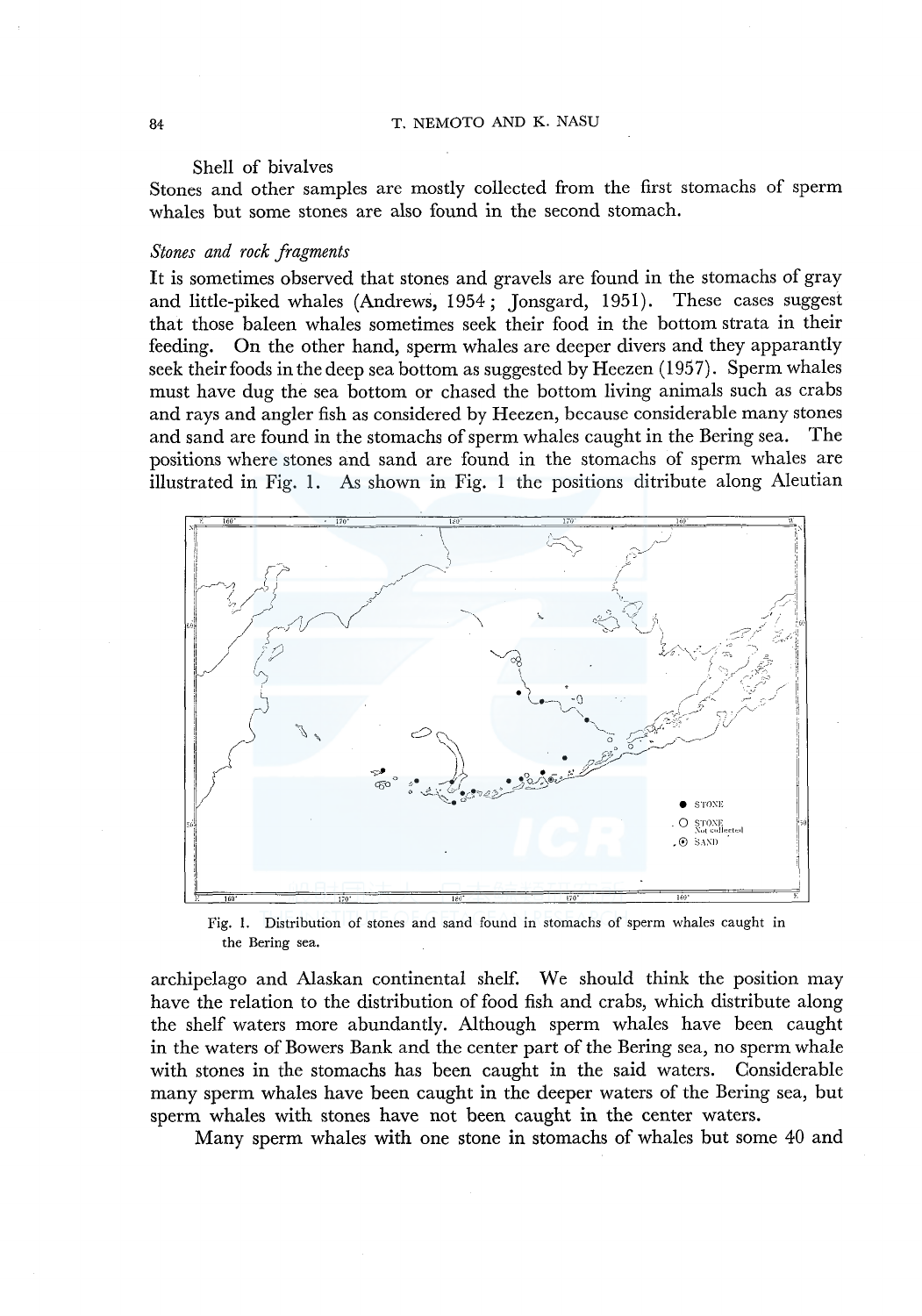50 stones are also found in two sperm whales. The latter cases may prove that the sperm whales digged over again to take their food in the bottom.

The weight of the stones found in the stomachs of sperm whales varies from 20 to 1,400 gram as shown in Table 1. Almost all stones are less than 300 g, but two stones are between  $500 \text{ g}$  and  $1,000 \text{ g}$ , and only one stone is 1.4 kg. The weight of the jaws of large squids is also heavy and may be unpleasant for sperm whales. However, jaws of squids are often found in vast number undigested in their stomaches. So stones may be not so uncomfortable for the phisical condition of sperm whales like those jaws of squids.

| TABLE 1. NUMBER OF STONES FOUND IN THE STOMACHS OF |     |  |             |                     |  |        |        |  |
|----------------------------------------------------|-----|--|-------------|---------------------|--|--------|--------|--|
|                                                    |     |  |             | <b>SPERM WHALES</b> |  |        |        |  |
|                                                    |     |  |             | Number of stones    |  |        |        |  |
|                                                    |     |  |             | 3 4 5 6 7 8         |  | ca. 40 | ca. 50 |  |
|                                                    | 14. |  | $2 - 2 - -$ |                     |  |        |        |  |

|  | TABLE 2. WEIGHT OF STONES FOUND IN THE STOMACHS |                          |  |  |  |
|--|-------------------------------------------------|--------------------------|--|--|--|
|  |                                                 | OF SPERM WHALES          |  |  |  |
|  |                                                 | Weight of stones in gram |  |  |  |

|  |  | $1 \sim 49$ 50 $\sim$ 99 100 $\sim$ 149 150 $\sim$ 199 200 $\sim$ 300 500 $\sim$ 999 1000 $\sim$ |  |
|--|--|--------------------------------------------------------------------------------------------------|--|
|  |  |                                                                                                  |  |

It is not certain whether these stones swollowed are disgorged again from the mouth or go down to the intestine to be discharged from the anus, however, the sperm whales taking stones are mostly caught along the shelf of the Islands and continent, so it may be considered the swallowed stones are cleaned out fairly speedy in eather way above stated. The one case that stones are found in the second stomach suggests that stones are sometimes cleaned out through intestine and anus.

These stones include following species.

Andesite Propylite Basalt Siliceous shale Shale Liparite Liparitic tuff Quartz andesite Andestic aglomeratic tuff Gray wacke sandstone Psolite (in the tuff)

As it is shown in the table, andesite stones are numerous and account  $60\%$ of the total 'stones found in the stomachs of sperm whales, Although the examined samples are rather few, andesite is found in the stomachs of sperm whales caught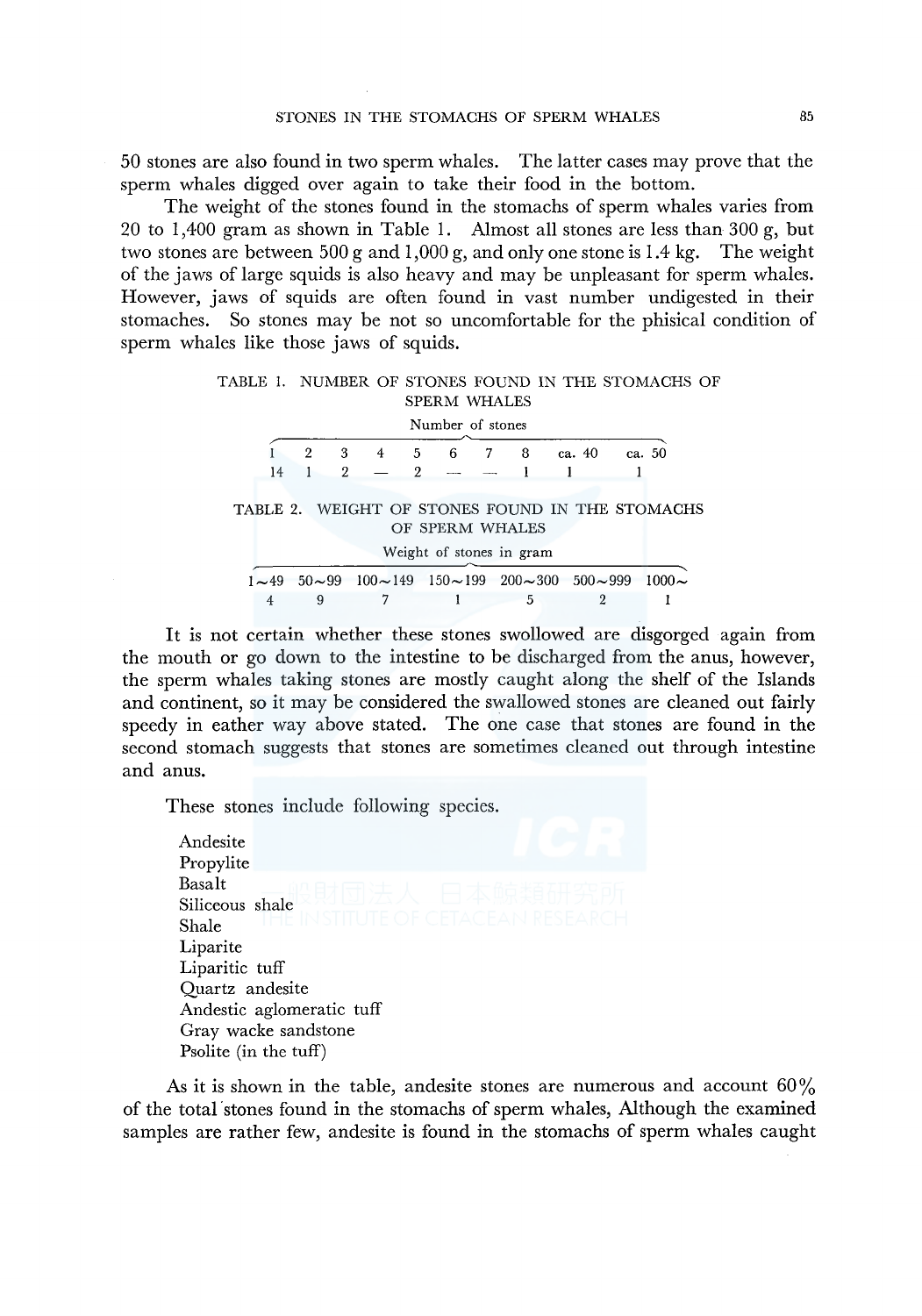from the central part to the eastern part of the Aleutian Islands. In the future investigation, it will be possible to get a little knowledge about geological feature of Bering sea bottom from the stones found in stomachs of sperm whales.

Among the collected stones, the most part of the stones found in the same whales are related each other. Two cases in which 5 stones are found respectively consist of all andesite stones. One liparite stone and liparitic tuff stones make third case, and two stones found in stomachs of a sperm whale are quartz andesite and andesite respectively.

Above cases suggest sperm whales take those stones in the neighbouring position or simultaneously with their foods.

TABLE 3. THE SPECIES OF STONES AND NUMBERS OF

| STONES AND ROCK FRAGMENTS |    |
|---------------------------|----|
| Andesite                  | 17 |
| Propylite                 |    |
| Basalt                    |    |
| Lipartie                  | 2  |
| Liparitic tuff            |    |
| Quartz andesite           | 2  |
| Andestic aglomeratic tuff |    |
| Siliceous shale           |    |
| Shale                     |    |
| Sandstone                 |    |
| Gray wacke sandstone      |    |
| Psolite (in the tuff)     |    |

As stated above, andesite stones show the dominant occurrence,  $60.5\%$  for the total, and igneous rocks occupy the almost all part of the stones founds in the stomachs of the sperm whales. This phenomenon is surely owing to the distribution of the stones in sea bottom of feeding grounds of sperm whales in the Bering sea to some extent. Distribution of stones in the sea bottom may be drawn from the examination of the stones too. The andesite stones are found in the stomachs of sperm whales caught in the adjacent waters to the middle and east Aleutian Islands as illustrated in Fig. 2.

According to Hess (1948) and Kuenen (1950), the andesite line is drawn on the outer convex side of the arculate trenches and basaltic central area is divided from the peripheral regions as illustrated by Kuenen (1950). In the landward of the boundary line along the Aleutian Islands where many sperm whales are feeding, the andesites are found.

The basaltic stone is found only one occasion, suggesting that the caught sperm whales have not been feeding in the outer basaltic zone so heavily. This assumption also may be shown by the composition of foods of sperm whales in which the bottom or deep sea living fish occupy the considerable part. Those fish are apparently considered to be living more numerous within the line where the sperm whales are more actively feeding.

It is reported that birds sometimes carry stones to the unexpected area and it is said it makes some confusion in geology, espcially in the distribution of rock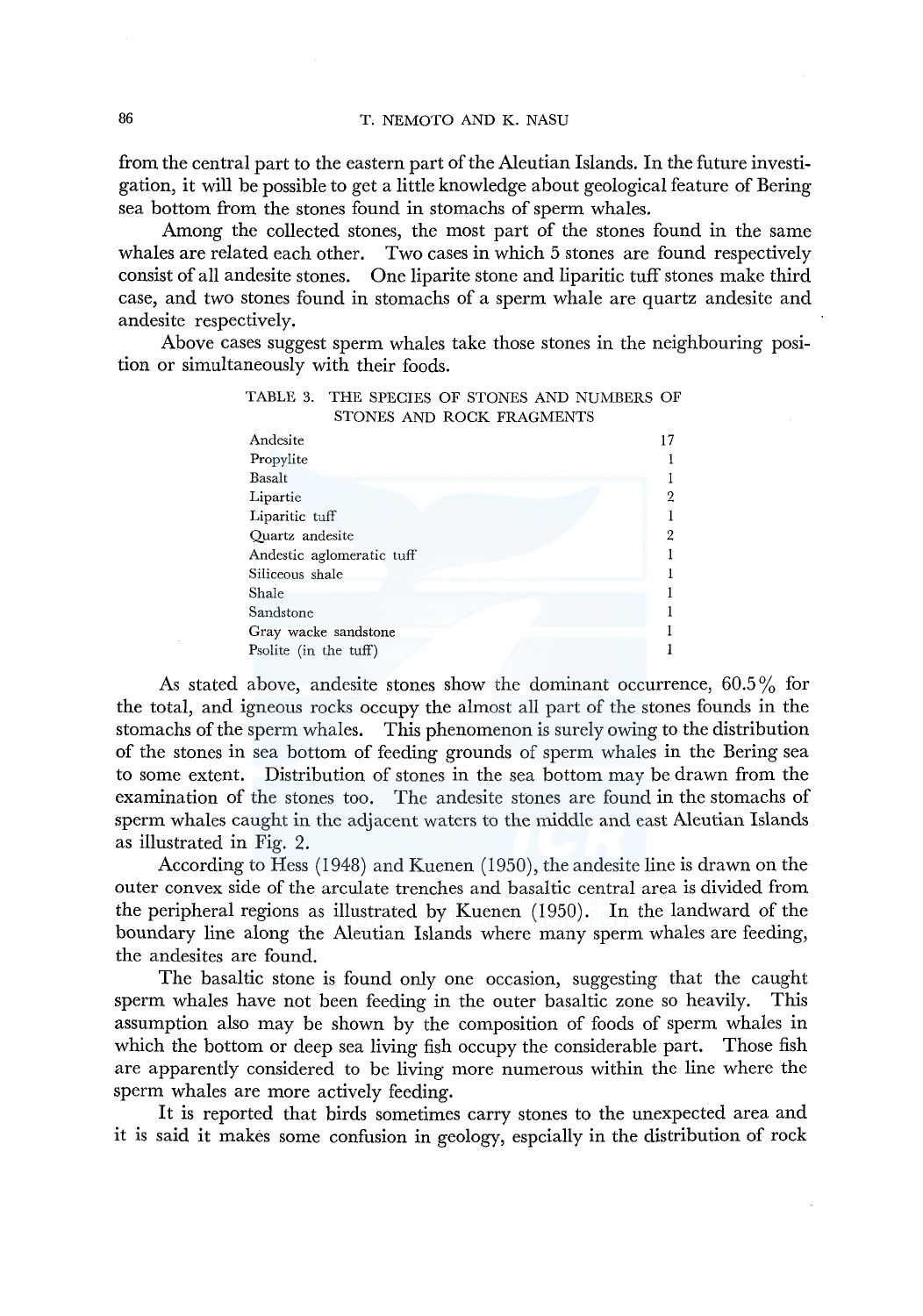fragment and stones. So, if sperm whales swim with stones in the stomachs considerably speedy in a short period, there may be also some confusion in the determination of distribution of stones found in the sea bottom. The delivered sediment stones and rock fragments by sperm whales may be considered as a possible reason if extraordinary occurrence of stones in the sea bottom is observed.



Fig. 2. Distributiin of stones found in stomachs of sperm whales caught in the Bering sea. Bnoken line-Andesite line (Kuenen, 1950)

### *Sand*

It is very interesting to note that a gallon can of sand is observed in the stomachs of a sperm whale. This is also a illustration that sperm whales are usually feeding on the bottom living organisms with digging sand and chasing over again by their jaws as stated by Heezen (1957).

### *Crabs*

As we said in the former part, bottom living crabs are considered to be taken as a food by sperm whales. The occurrence of benthos crabs has been described also in former reports (Clarke, 1956). In the stomachs of sperm whales, crabs are mostly digested, but two species of crabs are identified among the collected legs and carapace fragments of the crabs. Warry crabs and king crabs are them. Those crabs are considered moving in the sea bottom, and sperm whales must have chased them as their foods by some method such as ultrasonic detection. If we examine more carefully the stomachs of sperm whales, more fragments of crabs may be found.

### *Glass buoy*

A glass buoy is found in the stomach of a whale caught at 58-ION and I 74--37W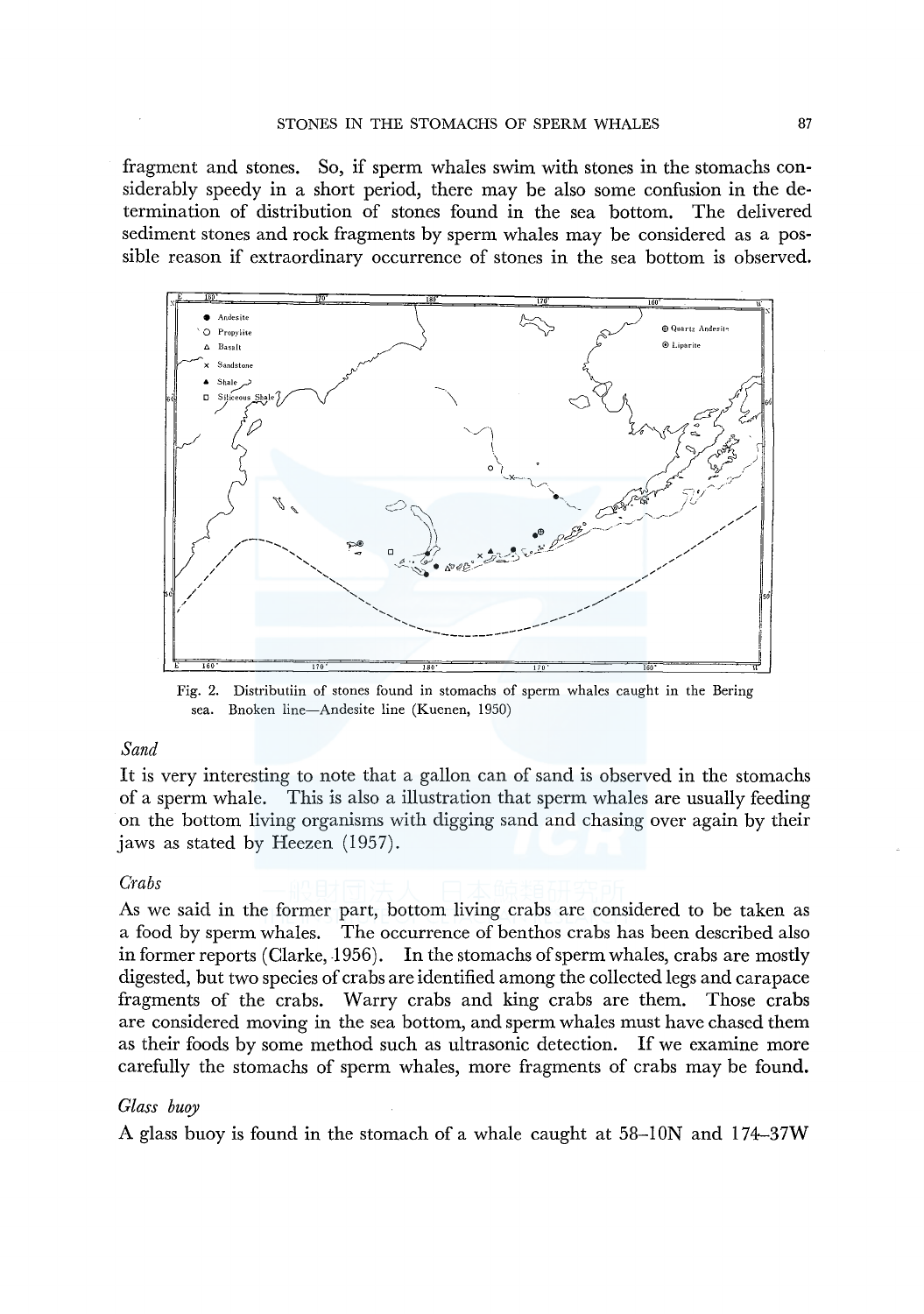#### **BB BB T. NEMOTO AND K. NASU**

in 1961. This glass buoy is ordinary one and.it is usually used as a buoy in the gillnet or longline fishing.

From the finding of glass buoy and many coconuts in the stomachs of sperm whales, it is considered that sperm whales sometimes follow floating substances on the surface of the sea from the under water. But of cource it is not certain if sperm whales have fed them as their foods or not. Some curiosity for the floating may cause this swallowing such strange aliens.

# *Cocunut*

Six cases of the finding coconut in the stomachs of sperm whales are described in the records of the biological survey on the sperm whales caught in the Bering sea and the northern part of the north Pacific. In each case, only one cocunut is found in the first stomachs of those sperm whales, the capture positions of which are illustrated in Fig. 3. From the Fig. 3, the sperm whales taking cocunut in their



Fig. 3. Distribution of sea sponge, crab, and coconut in stomachs of sperm whales caught in the Bering.

stomachs are caught in the off waters of the Bering sea different from the whales taking stones in their stomachs which distribute along the continental shelf and Aleutian Archipelogo. This may suggest that they drifted to the Bering sea and swallowed by sperm whales. From the observations on the external condition of coconuts, the outer covering of coconuts are not so fresh.

We would think these coconut have not been swallowed directly in the south waters where the coconut trees are growing, but they have been floating to the northern waters in the currents and swallowed by sperm whales.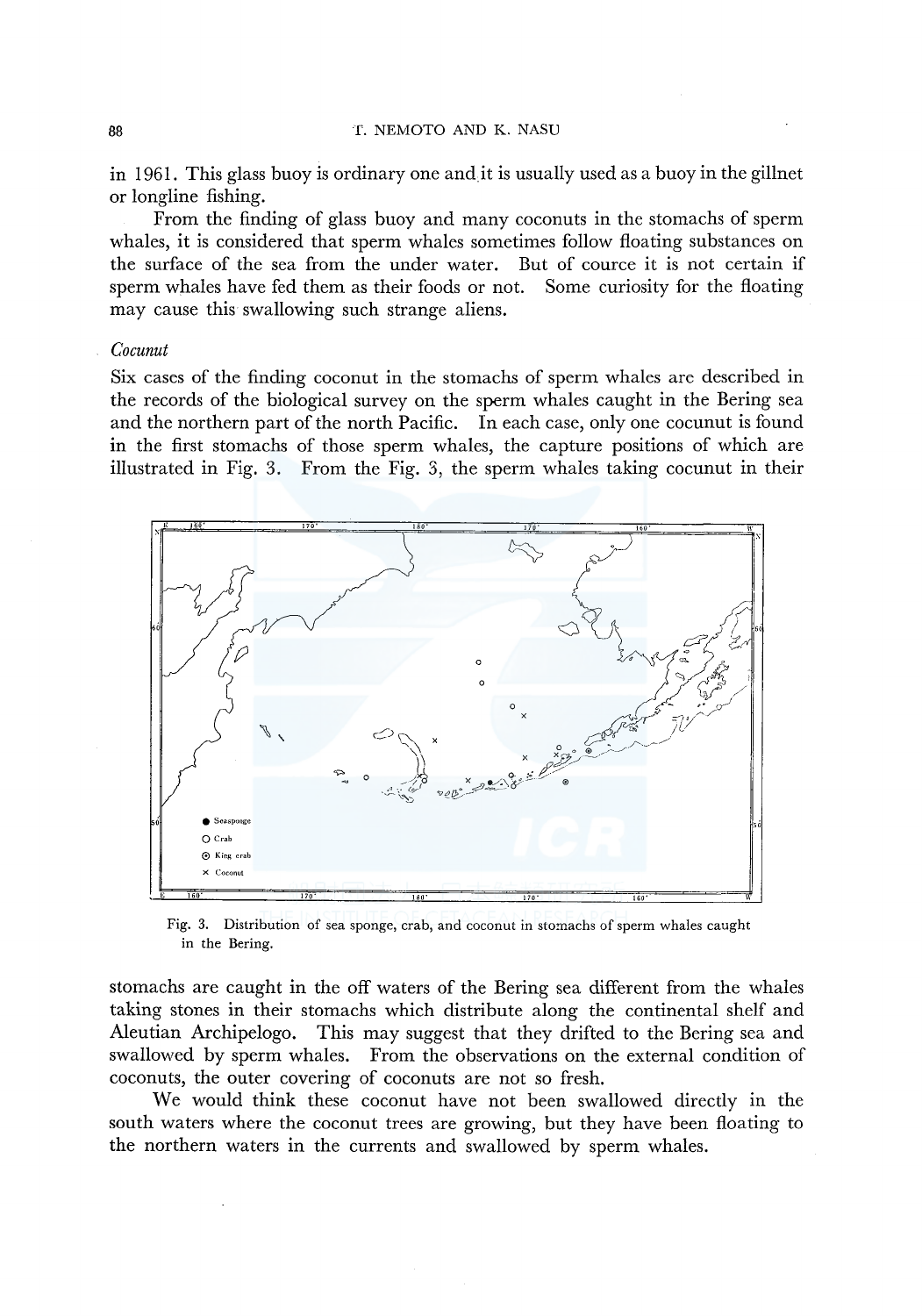### Cut meat ef the baleen whale

The very interesting case of a sperm whale taking cut meats of the baleen whale are observed in 1960. In the Aleutian waters, Japanese and Russian whaling have been operating in the Bering sea, and the meat of the caught baleen whale is flensed to make the products on the factory ships. flensed meats from the factory ship.

The fresh meats of baleen whales sink in the sea, however, fatty meat or rot meat float in the surface of the sea for a while. It is considered the sperm whale follow the meats in the surface stratum like coconuts.

#### Shells of bivalves

Ten shells of the bivalve are found in a stomach of sperm whale caught in the Bering sea on 19th July in 1960 at 52–30N and 173–59W. Among these shells, two species of bivalves are identified. One is Chlamys islandicus Muller. bivalve distributes from the northern part of the north Pacific to the Arctic sea. It occurs circumpolar in the northern hemisphere also in the Atlantic, and is also found in Puget Sound and adjacent waters to Kamtchatka peninsula. It usually inhabits in the bottom of the sea from 200 to 400 meter depth in above regions.



Fig. 4. Two shells swallowed by a sperm whale in the Bering sea. Left-Limopsis vaginatus Dall, Right -Chlamys islandicus Müller. Photo by T. Okutani.

As the next species, Limopsis (Empleconia) vaginatus Dall is found among them. The Limopsis vaginatns is firstly descrived from the shore of Unalaska Islands in the Bering sea from the 600 meter depth. Above two bivalves have remained ligaments consideravly fresh especially in the latter. From the stage of the ligaments, it is considered these bivalves were living when they were swallowed by the sperm whale. This also affirm that sperm whales feed actively on the livings on the sea bottom of the Bering sea, and these bivalves may be swallowed in the feeding.

#### Deep sea sponge

Besides above stones and other aliens, a deep sea sponge is found in the stomach of a sperm whale caught at 52-20N and 1 73-30W on 9th July in 1960. This sponge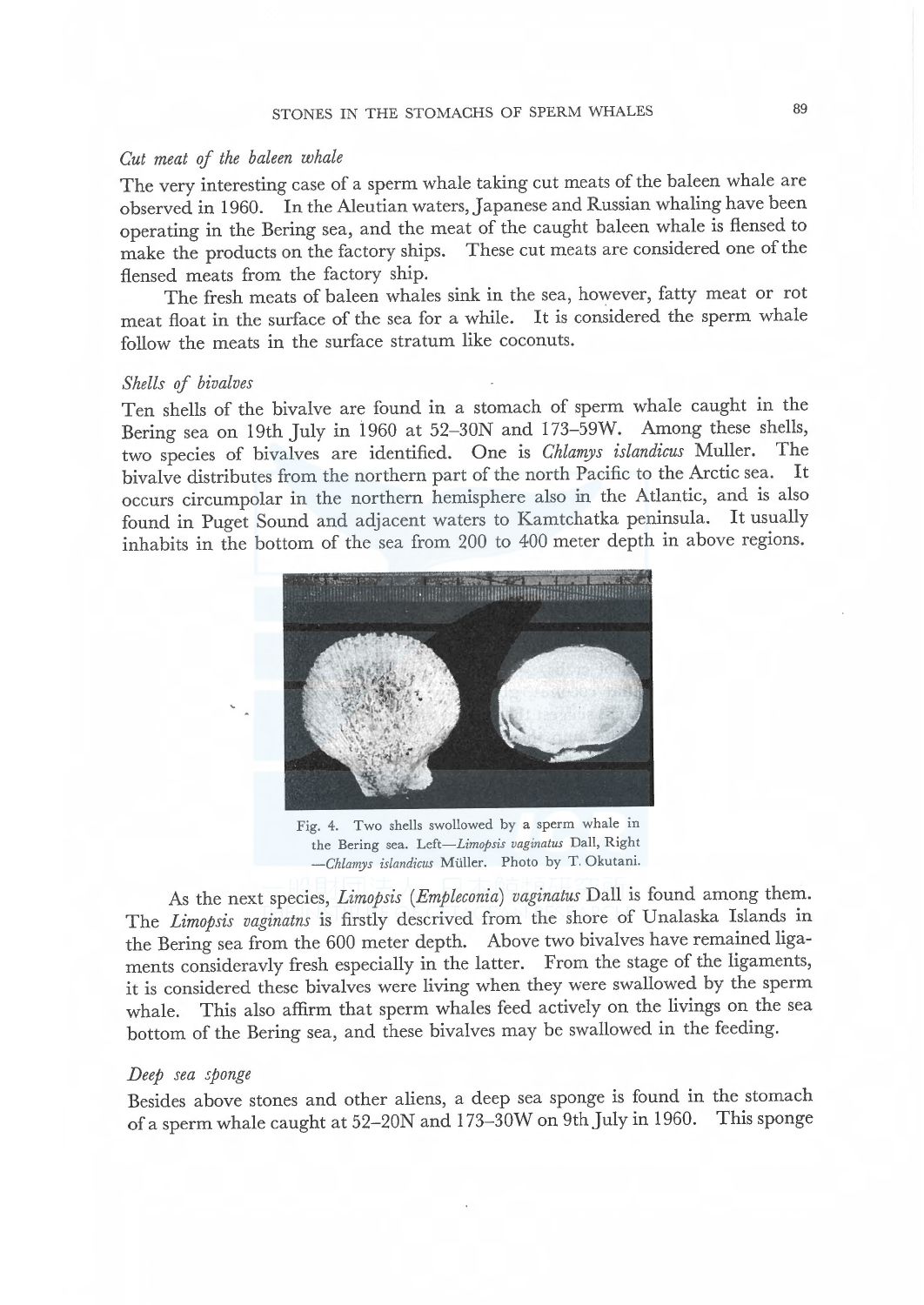### 90 T. NEMOTO AND K. NASU

is considered a deep sea living sponge belonging to the order Hexasterophora and it is usually found in 200-400 meter depth or deeper waters. From the skeletons of the body, the sponge was alive when it was swallowed by the sperm whale.

The sponge has tough root and it must have attached to the sea bottom with considerable strong fixing power. So the sperm whale must have digged it with lower jaw and swallowed it with other bottom living food such as crabs and rays etc.

Clarke (1956) already notes the occurrence of a gorgonid in the stomach of a sperm whale caught in the Azores.

# ACKNOWLEDGEMENT

We would express sincerely our thanks to Dr. H. Niino of the Tokyo University of Fisheries for his kind identification on the stones and rock fragments collected. The kind examination on the shells of bivalves by Mr. T. Okutani of the Tokai Regional Fisheries Laboratory is also gratefully aknowledged here.

# SUMMARY

I. Stones and other aliens found in the stomachs of sperm whales caught in the Bering sea and the northern part of the north Pacific are examined in view of the distribution of aliens and feeding habits of sperm whales. These aliens contain stones, sand, glass bouy, coconuts, sea sponge, cut meat of the baleen whales and fragments of crabs.

2. The cases that coconut, glass bouy and cut meat of the baleen whales are found in the stomachs suggest that sperm whales follow the drifters on the surface of the sea and sometimes gulp them.

3. The finding of deep sea sponge, deep sea crabs, living shells, stones and rock fragments and sand prove that deep diving of sperm whales and their feeding is also active in the deeper layer and the sea bottom.

4. The most part of stone and rock fragments are andesite and almost all stones are igneous, which suggest the bottom distribution of the stones in the shelf of the Bering sea along the Aleutian Islands. The further collection of stones and rock fragments will add something to the study of geology of the Bering sea.

5. From the finding of the many stones and fragments of rocks in the stomacks of sperm whales, they are considered to dive deeper than 200 meter to feed in the Bering sea.

#### REFERENCES

ANDREWS, R. C. (1914). Monograph of the Pacific cetacea I. The California gray whale. *(Rhachianectes glaucus* Cope). *Mem. Amer. Mus. Nat. Hist. N.S* 1 (5): 293-389.

CLARKE, R. (1956). Sperm whales of the Azores. *Discovery Rep.,* 28: 339-98.

CLARK, R. M. (1962). Stomach contents of a sperm whale caught off Madeira *in* 1959. *Norsk Hvalfangst-* $Tid, 51(5): 173-91.$